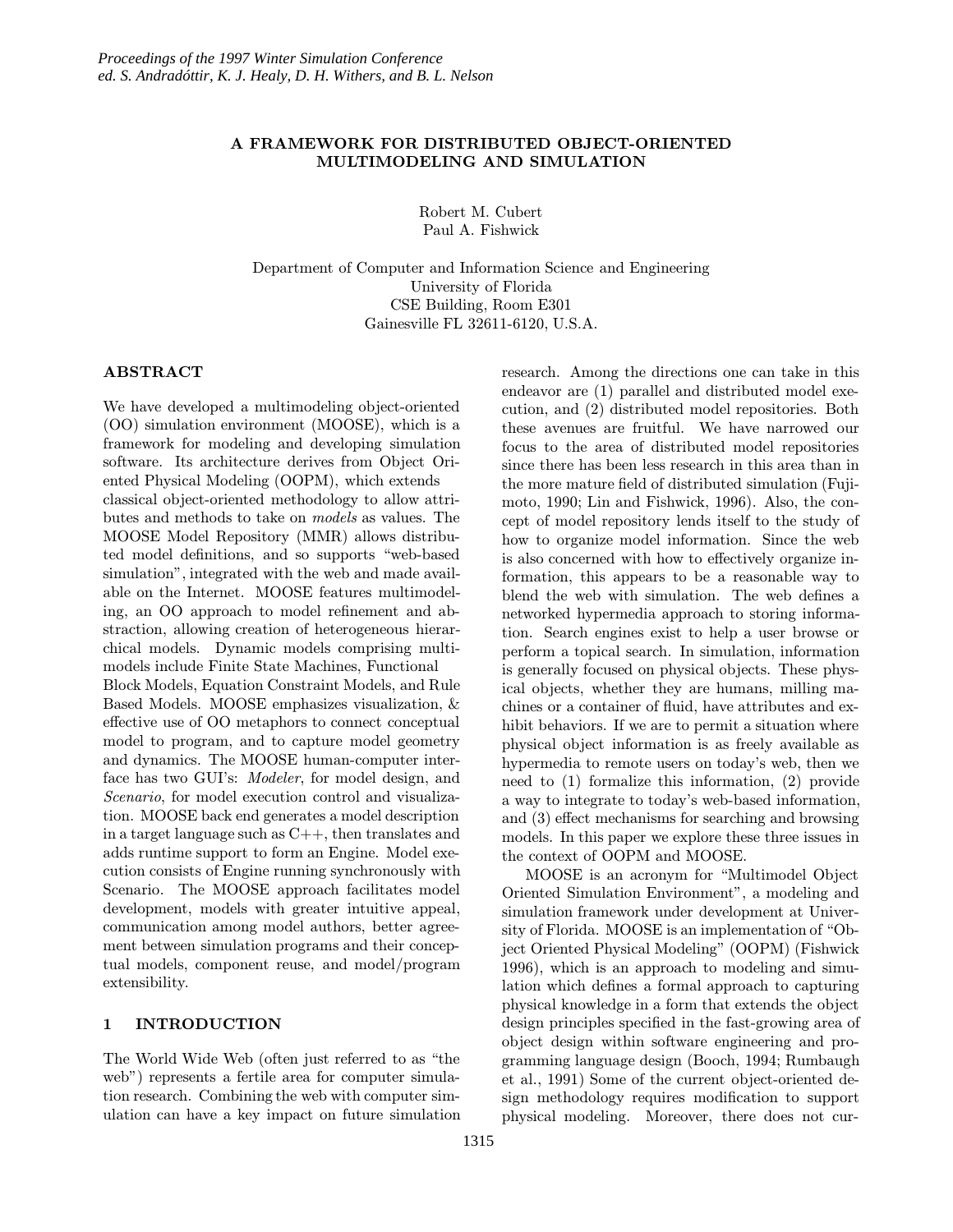rently exist a clearly-defined method of capturing physical knowledge in an object-oriented modeling framework even though many of the object-oriented "nuts and bolts" exist to help structure the method. The OOPM methodology satisfies the requirement of development of a theoretical framework for physical modeling, while allowing for legacy code insertion and user-defined dynamic model and multimodel types.

Initial development of MOOSE, focussed on an environment consisting of a single host system, has been completed, with results reported in detail by Cubert and Fishwick (1997a). The next step, now underway, involves expanding the environment to permit model definitions to be distributed over any number of hosts within the framework of the worldwide web. There are two kinds of distributed operation to consider: one is where model definitions are distributed, with some classes defined here, others there; the second is where model execution proceeds as a distributed simulation, executing simultaneously on a number of hosts, with one object instantiated here, another there. The MOOSE architecture supports both kinds of distributed operation; with our emphasis being on distributing definition of multimodels.

We first briefly summarize some of MOOSE's focal ideas and properties, such as use of multimodels to facilitate model refinement to achieve appropriate levels of model fidelity, use of dynamic models, and reuse by design. Fuller treatment of these topics, as well as issues such as how MOOSE captures the geometry of a model, relation between conceptual model and simulation program, relations such as aggregation, containment, composition, usage, association, generalization, and specialization, validation and verification, extensibility, speed of development, and platforms and portability, have been addressed by the authors elsewhere (Cubert and Fishwick, 1997b). After presenting background on the components of MOOSE and how they interact, in sufficient detail to orient the reader, the major emphasis will focus on MOOSE Model Repository (MMR), because this is the vehicle which expands the horizons of MOOSE to the limits of the web.

Thus the balance of the paper is organized as follows. In Section 2 we briefly present focal issues such as multimodels, dynamic models, and reuse. Section 3 covers the components of MOOSE and how they interact. Section 4 goes into detail on MMR and distributed operation. Section 5 presents our conclusions and directions for future work.

#### 2 MULTIMODELS, DYNAMIC MODELS, AND REUSE BY DESIGN

Derived from OOPM principles, MOOSE promises not only to tightly couple a model's human author into the modeling and simulation process through an intuitive human–computer interface (HCI), but also to help a model author to perform any or all of the following: (1) to think clearly about, to better understand, or to elucidate a model; (2) to participate in a collaborative modeling effort; (3) to repeatedly and painlessly refine a model as required, in order to achieve adequate fidelity at minimal development cost; (4) to painlessly build large models out of existing working smaller ones; (5) to start with a conceptual model which is intuitively clear to domain experts, and to unambiguously and automatically convert this to a simulation program; (6) to create or change a simulation program without being a programmer; (7) to perform simulation model execution and to present simulation results in a meaningful way so as to facilitate the other objectives above.

The degree of detail in a model reflects the model author's abstraction perspective (Fishwick, 1988). Refinement to greater detail is used to obtain model fidelity that is adequate in the eyes of the model author from a given abstraction perspective (Fishwick 1989), and with certain objectives for the model or simulation to meet (Berzins 1986). MOOSE addresses this area with multimodeling, an approach which glues together models of the same or different types, produced during the activity of model refinement, and reflecting various abstraction perspectives (Fishwick and Lee, 1996). Refinement can be adjustable during model execution as well as during model design. The pieces that are put together to form a model, such as described above, are dynamic models. Dynamic model types supported include Finite State Machine (FSM), Functional Block Model (FBM), Equation Constraint Model (EQN), and Rule-based Model (RBM); alternatively, users may create their own C++ "code models"; model types may be freely combined. The dynamic model types implemented so far form a popular collection of approaches used in simulation (Fishwick, 1995); additional dynamic model types will likely be added to the MOOSE repertoire; MOOSE has been designed to be extensible in this regard. In addition to model refinement during development, multimodeling may also be used during model execution: components of a multimodel may be behaviorally abstracted to fit time constraints placed upon model execution.

In MOOSE, dynamic behavior of the system is represented by dynamic models. Dynamic models are methods of the various classes in the conceptual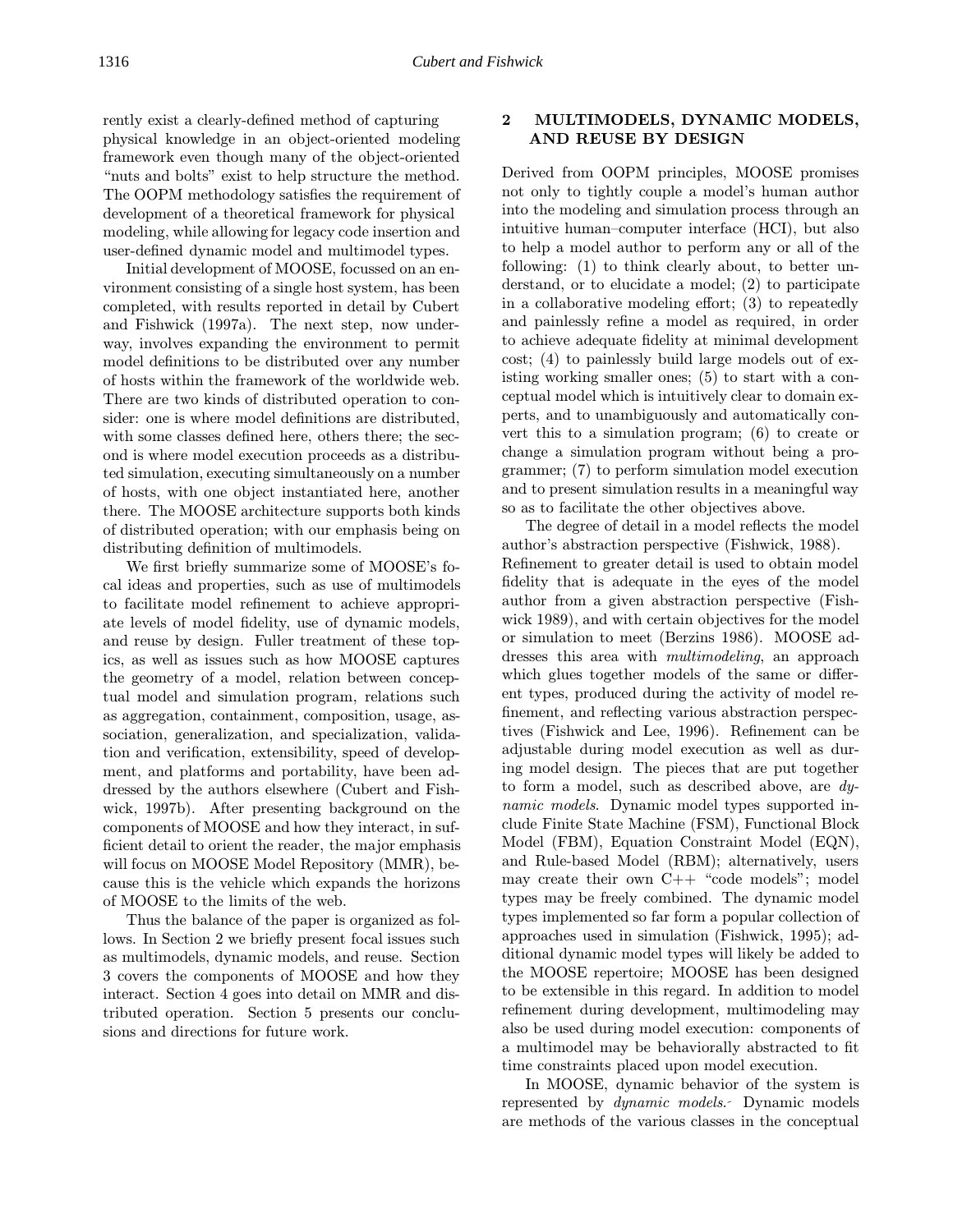model. Dynamic models are readily added, changed, and removed, as part of model development, at any time. Here MOOSE makes good its promise to the model author to be able to create or change a simulation program without being a programmer. MOOSE presently incorporates several kinds of dynamic model: FBM, FSM, EQN, and RBM, with others contemplated, such as Petri nets, and System Dynamics

models. From this ensemble of popular and capable dynamic model types, the model author picks one or more dynamic model types to define methods of the classes of the model. Construction of each specific dynamic model typically involves drawing the kinds of "pictures" that people tend to make on the back of an envelope or a blackboard when informally describing a model to someone else. The MOOSE HCI facilitates these constructions: allowing the model author to specify components, connect components, provide inputs, outputs, conditions, and so forth.

To support the kind of heterogeneous model hierarchies shown abstractly in Figure 1, we must ensure that our models are closed under coupling. In short, this suggests that the method of coupling one model component to another must be clearly defined. Two kinds of coupling exist: intralevel and interlevel. Intralevel coupling reflects model components coupled to one another in the same model. For example, one needs to specify rules of how Petri nets, compartmental models and System Dynamics graphs are formed. With a System Dynamics graph, a rule of model building defines that any level has an input rate and an output rate. A more interesting case arises in interlevel coupling since we must ensure that we define rules as to how model components from one model can be refined into models of different types. Can a finite state machine state be refined into a Petri net, or can a functional block model contain finite state machines (FSM) inside blocks? What are the rules to guide this refinement? The rule for intralevel coupling is based on functional composition. The primitive of function with its input and output defines the coupling procedure in the following way. All models are encapsulated in a single function. This represents the outer shell to support interlevel coupling. Within a model there are functional entry points. These are inner shells where new models may be optionally inserted. Each model type has its own entry point defined differently. For example, for the model type "FSM", we may define each state to be of the form:  $v(state) = f()$  where  $f()$  is an arbitrary function and  $v(state)$  defines the value of the attribute *state*. If *state* is not refined, then  $f()$  returns the value of the state as a character string or integer. If state is refined, then  $f()$  may be replaced by any function—whether this function is a dynamic



Figure 1: Multimodeling Tree Structure for Model Refinement; Polygons Depict the Heterogeneous Nature of Multimodeling: each type of Polygon represents one type of Dynamic Model

model or a code method. The coupling approaches are defined in more detail by Fishwick (1997).

Reuse of one's own previous work, as well as by one model author of the work of others, is encouraged by availability of model repositories. An application framework such as MOOSE is more than just a class library. In an application framework, classes from the library are related in such a way that a class is not used in isolation but within a design encouraged and supported by the framework. The MOOSE Model Repository (MMR) is aptly named because it is not just a class library; as a model repository, it stores not only a collection of classes available for reuse, but also the design which relates those classes as to how they play together within the geometry and dynamics of a particular model. This enables support for one of Booch's (1994) five attributes of a complex system: "A complex system that works is invariably found to have evolved from a simpler system that worked .... A complex system designed from scratch never works and cannot be patched up to make it work.". Using MMR, model authors can start from some piece of their overall system that happens to appeal to them intuitively. When several such pieces are working, they may be combined into a more-complex (working) system.

#### 3 COMPONENTS OF MOOSE

Components of MOOSE fall into three groups: Human Computer Interface (HCI), Library, and Back End. The HCI is comprised of two components: Modeler and Scenario. Modeler interacts with the human model author via graphical user interface (GUI) to construct the model. In simulation parlance, this is model design. Modeler relies on the Library (discussed below) to store model definitions. Scenario is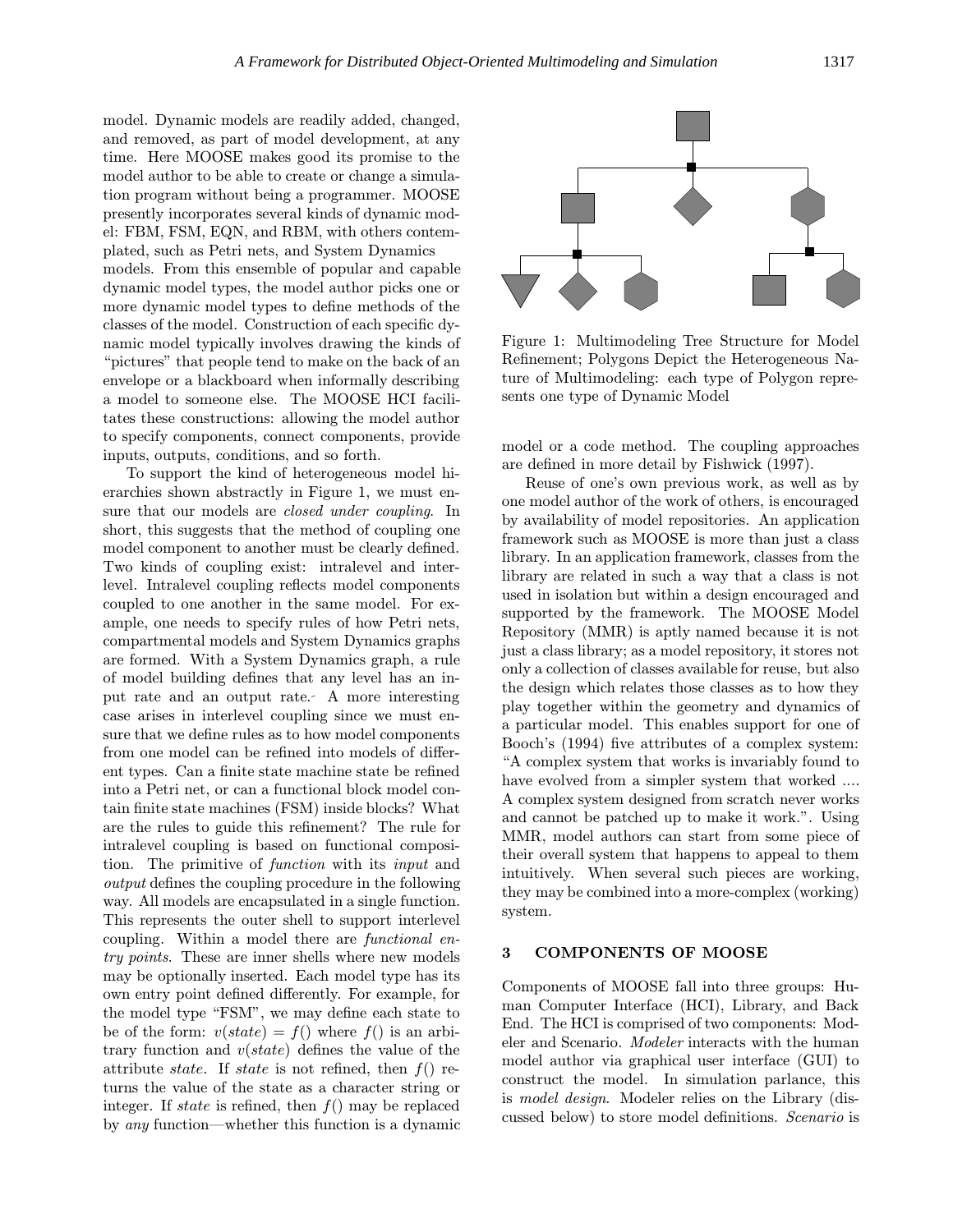Figure 2: The three Components of MOOSE (HCI, Library, and Back End) shown outlined with dashed line Boxes; Parts within each Component are shown outlined with solid Boxes

a visualizer employing a GUI. Scenario activates and initializes simulation model execution (which we call Engine) at the behest of user (who may or may not be the original model author). Scenario maintains synchronous interaction with Engine, visualizing Engine output in a form meaningful to user, optionally allowing user to interact with Engine, including modifying simulation parameters and changing the rate of simulation progress.

Modeler GUI's "main" part defines classes and objects and relations among classes (aggregation and specialization or generalization) on one or more canvases. On the canvas, rectangles represent classes. These rectangles are joined by relations to form a tree, or, more generally, a graph, reflecting relations in the system being modeled. Some models look cleaner if aggregations and specializations are kept on separate canvases; this is supported but not required. Similarly, some models are large enough that several canvases are needed to capture the representation. Each class is a box which, when opened, reveals more information, and permits the model author to define the name of the class, its attributes, its methods, and its named objects. Within each method, the model author may specify input parameters and output parameters, as well as identifying which dynamic model type the method is to be. In addition to the "main" GUI presented above, there is a GUI editor for each dynamic model type, i.e.: the FSM editor for finite state machines, the FBM editor for functional block models, the EQN editor for equation constraint models, and the RBM editor for rule-based models.

The Back End has two components: Translator and Engine. Translator is a bridge between model design and model execution: Translator reads from the Library a language-neutral model definition produced by Modeler, and emits a complete computer program for the model, in Translator Target Language (TTL). Presently MOOSE TTL is C++; potentially, TTL can be Java or another language. This simulation program emitted by Translator in TTL is called Engine. Once compiled and linked with runtime support, the Engine executable is activated under control of Scenario to perform model execution. Library has two components: MOOSE Model Repository (MMR) and MOOSE Object Store (MOS). MOS holds object data and MMR holds object metadata. MMR keeps track of models as they are being built. MMR servers provide a database management system (DBMS) for model definitions. MMR clients work with Modeler and Translator to define and use model definitions. Models and model components created by other model authors (or the same model author previously) are available for browsing, inclusion, and/or reuse. Base classes such as sets for modeling collections and popular geometries for spatial models are available to the model author. An MMR client can simultaneously maintain conversations with several MMR servers on different hosts, thus permitting model definitions to be distributed. An MMR Server can simultaneously maintain conversations with several MMR clients, on the same or different hosts, which permits collaboration on model development. MOS does for objects much of what MMR does for models. MOS works with Engine and Scenario, in similar fashion to the way MMR works with Modeler and Translator. MOS manages object persistence. The architecture permits MOS to be capable of distributed operation, just like MMR, although this is not our focus in MOOSE.

#### 4 MOOSE MODEL REPOSITORY (MMR) AND DISTRIBUTED OPERATION

There are two kinds of distributed operation to consider: one is where model definitions are distributed, with some classes defined here, others there; the second is where model execution proceeds as a distributed simulation, executing simultaneously on a number of hosts, with one object instantiated here, another there. The MOOSE architecture supports both kinds of distributed operation; the present implementation supports distributing definition of multimodels, as this is our primary research focus.

The MMR originated in a perceived need which arose in the stand-alone version of MOOSE to unburden the Conceptual Modeler in the MOOSE HCI from maintaining complex structures and relations among classes, objects, attributes, methods, and parameters. Originally, the model definition provided as

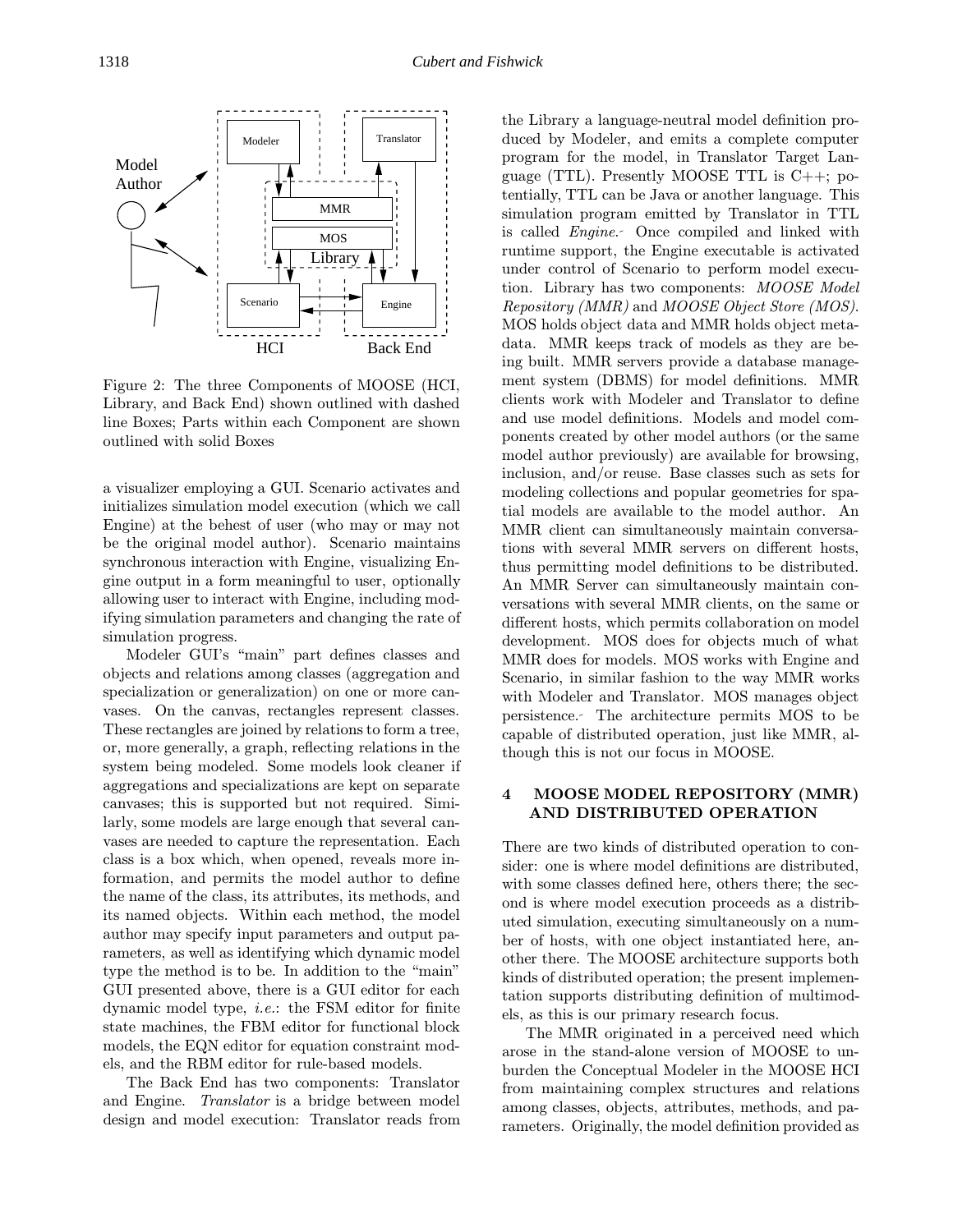output of the HCI was a set of flat text files, similar in some ways to the HTML (hypertext mark up language) now ubiquitous on the web. We had already developed in the MOOSE Translator a capability to read and parse this model definition and build the aforementioned structures and relations, so it was a relatively simple matter to reuse this code, and add a sockets-based (TCP) communications layer. This effort not only succeeded, it also paved the way for extending the horizon of MOOSE from stand-alone system to web operation. Along the way, we kept the flat file format we had designed, and thus preserved the capability to load the MMR from one or more sets of flat files describing any numbers of previouslyconstructed models. This capability now makes it easy for an MMR to import model definitions created or modified by hand, which are easy to handle, transmit, and modify because of the flat text file format. We back up the MMR into this format; we dump model definitions into this format. While the format can be readily machine generated, it is also amenable (just like HTML) to being edited by hand with one's favorite text editor.

The MMR has a client/server architecture, with each MMR server maintaining a database of model definitions. MMR is in some ways is patterned after the CORBA (Common Object Request Broker Architecture) IR (Interface Repository) (Orfali, 1996). MMR as a MOOSE component does its part to support an overall model/view architecture, with multiple views being possible for a single model, and similarly, with multiple models being present in a single view. In the original stand-alone mode, the clients were the MOOSE Conceptual Modeler and the MOOSE Translator, with the Conceptual Modeler updating the MMR server, and the Translator querying it in order to emit Engine code in TTL. There was one MMR server, and it was co-located on the same host with the two aforementioned clients. In web-wide operating mode, MMR servers can be anywhere, can exist in any number, and can be shared; if each host has an MMR server, then the system offers greatest robustness in the face of network outage, but the architecture does not require it. MMR clients will usually be MOOSE HCI's and Translators; several HCI's located far from one another may collaborate to share and reuse model components; or, several Translators located far apart and unaware of one another's existence can be interested in using the same model or component definition. However, it is also part of the plan to expose an interface for other clients, which may be programs of any kind, including perhaps web browsers or other programs. This open architecture invites use of distributed model definitions outside of MOOSE to broader realms, as a more general object-



Figure 3: MOOSE Model Repository (MMR) Internals; Client above, Server below, each surrounded with dashed line; detail in accompanying text

oriented application framework. Time will tell if this idea will gain acceptance. The underlying MMR design is independent of whether MOOSE operates in stand-alone mode, or with clients and servers in any number and located far apart.

We now examine the MMR architecture which appears in Figure 3. Clients communicate with MMR using client side support. Two API's are shown: one for C++ code and one for TclTk, which support our Translator and HCI, respectively. Other API's are possible, should support for client code in other languages be needed. The client side support is layered as shown. Presently, our client side support is relatively thin. The diagnostic driver, providing built in support for test and development, is GUI-based, and allows developers and system maintenance technicians to operate the interface to the MMR server without a client program, permitting tests of Proxy and Client transport layers of client side support, as well as all of the server. The client communicates with the server using sockets, which are supported in both our platforms of choice (Windows NT and Solaris Unix), enabling client and/or server to be positioned on either platform with complete transparency. Sockets work whether clients and server are located on the same or different hosts. Client transport service is written in TclTk in a style which applies the OO principles available (encapsulation and information hiding). Server transport service is written in  $C++$  with class names such as *Sockets*, *Hosts*, and Circuits. Proxy's counterpart on the server side is Request handler. Proxy and Request Handler work together. To the extent that we want to stage or cache information on the client side, this is hidden within Proxy. As previously stated our intent is a thin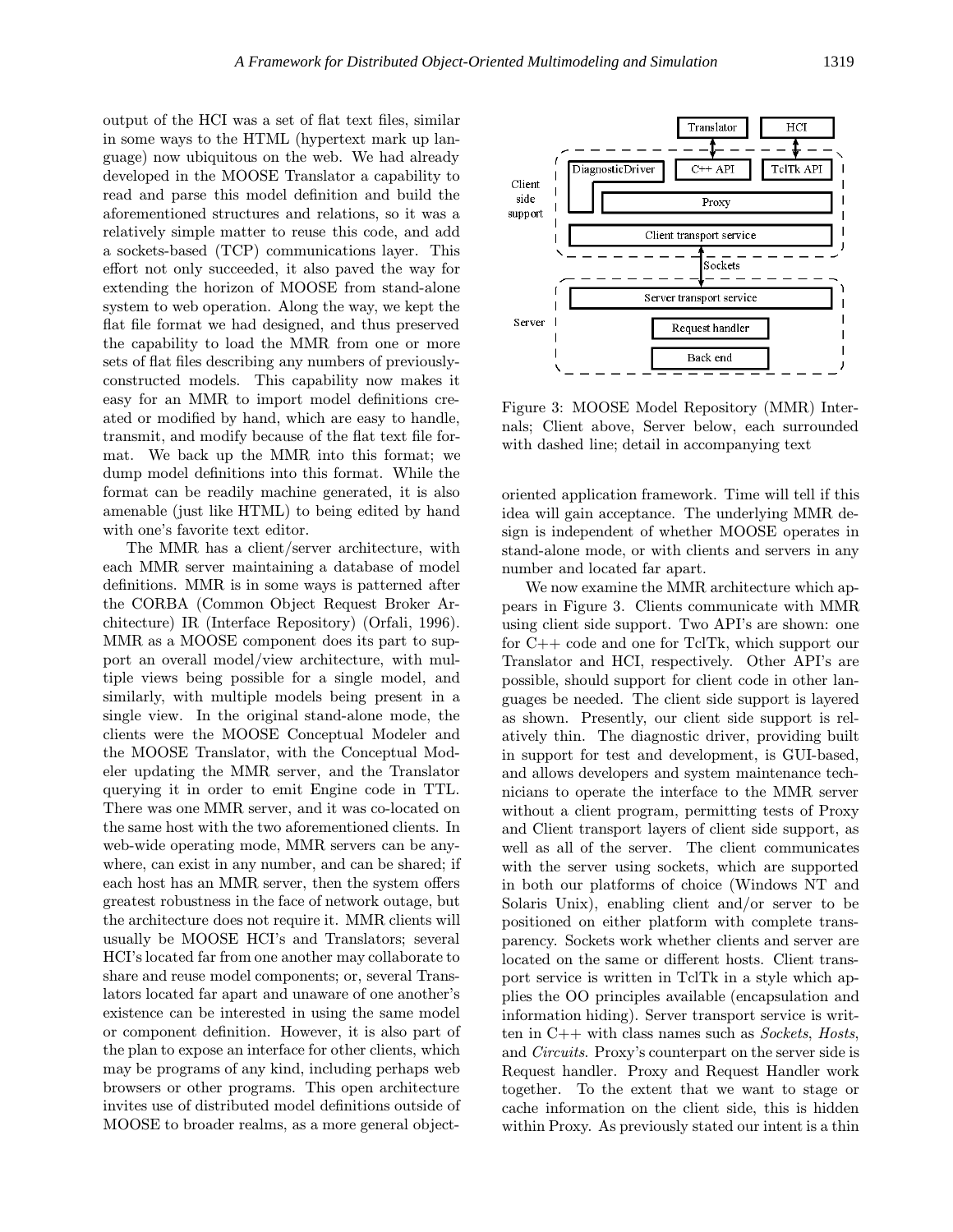

Figure 4: MOOSE Model Repository (MMR) as deployed on the Web; Dashed line is Firewall, above which is an Intranet; Heavy double line represents the Internet

client, but the presence of Proxy provides the ability to "thicken" the client side in the interest of performance, should that become necessary. Finally, the Back end provides data structures, linkage, and relations for classes, objects, attributes, methods, parameters, aggregation, association, containment, generalization, specialization, and inheritance; in short, the things one needs to know about a conceptual model.

Server Transport Service incorporates the initial sequence: create socket, set nonblocking, bind, and listen. Then periodically two activities are performed: accept'ing new connection requests, and servicing requests on existing connections, with priority given to the latter, and round-robin service policy. A dynamically-allocated self-expanding list of virtual circuits (connections) is maintained, so that an MMR Server can maintain any number of conversations with any number of clients and keep them all separate. Client Transport Service functions with send/receive pairs. Its receive is nonblocking; when there is no reply, the code is able to distinguish end of file from no data yet. This permits a client to retrieve long multi-message responses, and never to block. An interesting example of code reuse of the Client and Server Transport Services is this code also serves to synchronize Scenario and Engine, with Client Transport Service embedded into Scenario and Server Transport Service included in Engine runtime support.

Having examined MMR internal architecture, we now turn to two external views of MMR: first, the original stand-alone MOOSE which runs all processes on one host; second, distributed MOOSE which permits any number of MMR clients, any number of MMR servers, and located on an arbitrary collection of hosts. The first view appears in Figure 2, and is relatively simple, where the MMR clients are the (conceptual) Modeler and the Translator as discussed above. The second view appears in Figure 4, and to this we now turn our attention. Above the dashed line appear three hosts, connected in an intranet. The dashed line is a firewall. A random collection of four client applications are shown; typically, these are instanmces of MOOSE (Conceptual) Modeler and Translator. Also above the dashed line firewall is an MMR private server, which is accessible to all clients in the intranet but not to any clients outside (below the dashed line). Just below the dashed line firewall appears an MMR public server. This server is accessible not only to clients above the dashed line but also to clients throughout the web. The heavy double line represents the internet and TCP/IP MMR protocol. Several distant MMR servers are shown at various web sites. Specifically, suppose that Client 1 is an instance of (Conceptual) Modeler which is building a model some of whose components are stored locally, in either the private or public server, with other components located at the MMR at site 1 and at the MMR at site 2. Client 1 is able to construct its large model from the various small ones transparently with respect to the location of the components. The illusion that the model definition is all stored locally is maintained by cooperation among the MMR clientside support services attached to Client 1 on Host A, the MMR Public Server on Host C, and the (distant) MMR Servers at sites 1 and 2.

Present plans call for the MMR protocol to be identical to the format already in use for the standalone version of MOOSE; this format appears in the flat text files which describe MOOSE conceptual models, and is HTML-like in the sense that it can be inspected and modified with almost any text editor, to facilitate diagnostic work as well as customization. Since the web is a network of multimedia documents, we propose a way of integrating the MMR with the web. This is done by a simple mechanism: permitting an object attribute to be of type URL, a class whose instances are URL's. Thus, documentation is an attribute of an object and within a web document, a conceptual model may be inserted as a basic URL type, e.g., model. Accordingly, to retrieve a conceptual model of a six-cylinder automobile engine from Detroit, the following hypothetical URL would be accessed: model://models.gm.com/eng6cyl.mod. This permits a tightly-coupled, interwoven effect between the web and a MOOSE conceptual model. MMR Servers will support this proposed framework when it is available; in the interim, they can communicate with TCP/IP, until there is demand to implement the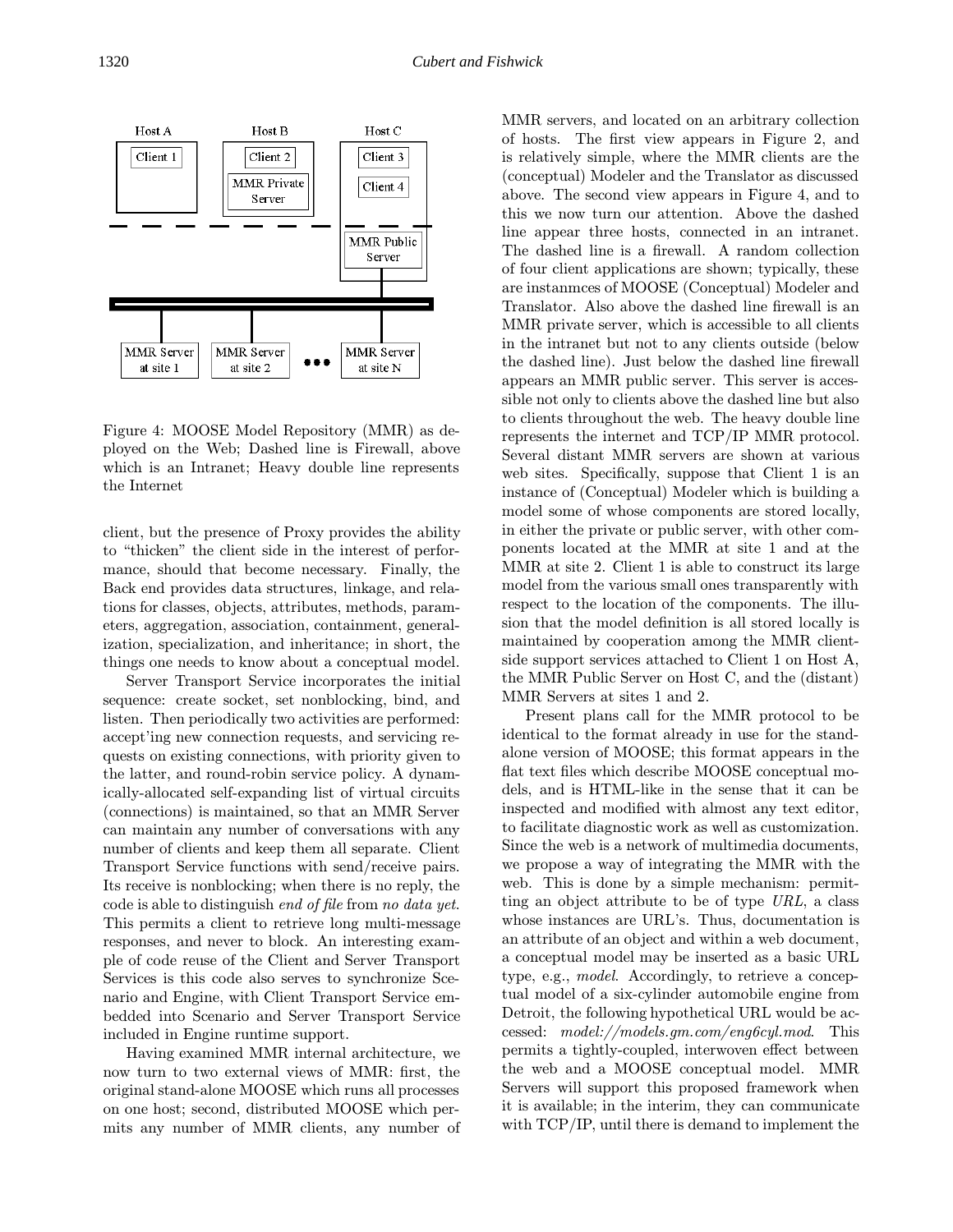proposed mechanism.

## 5 CONCLUSIONS AND FUTURE DIREC-**TIONS**

To date MOOSE has fulfilled each promise we had for its capabilities. We are gratified that OOPM has provided both a sound theoretical footing as well as a guide for our intuition as we develop MOOSE. Several research projects (e.g., a study of the Everglades ecosystem) are planning to work with MOOSE, and this fall students will use MOOSE in homework and projects for the graduate course in Simulation Principles at University of Florida, providing what is certain to be valuable feedback.

Distributed web-based operation is leading in new directions. Distributed operation questions include (1) how to categorize and locate components for reuse, (2) whether dynamic binding is the most appropriate binding time for component definitions, (3) how scalable the MMR will turn out to be, (4) what relation if any will exist between MOOSE, CORBA, and DCOM, and (5) how successful will be our approach to embedding legacy code as MOOSE models. Other questions include (6) whether Java will displace TclTk as primary language for MOOSE HCI's, (7) how to apply distinctions with greater sophistication among the relations containment, usage, composition, and association, (8) how best to extend the existing MOOSE repertoire for dealing with collections of objects to make it better serve model authors' needs, and (9) how to make Scenario's visualizer as generic as the rest of the model definition.

#### ACKNOWLEDGMENTS

We would like to thank the following funding sources that have contributed towards our study of modeling and implementation of a multimodeling simulation environment for analysis and planning: (1) Rome Laboratory, Griffiss Air Force Base, New York under contract F30602-95-C-0267 and grant F30602-95-1- 0031; (2) Department of the Interior under grant 14- 45-0009-1544-154 and the (3) National Science Foundation Engineering Research Center (ERC) in Particle Science and Technology at the University of Florida (with Industrial Partners of the ERC) under grant EEC-94-02989. We acknowledge with thanks the software development efforts of: Tolga Goktekin for the Conceptual Modeler, Youngsup Kim for the Functional Block Model Editor, and Gyooseok Kim for the Rule-Based Modeler. We are grateful to Kangsun Lee for assistance with model development, and to Jim Klosterboer of GRC International for providing some sockets code.

#### REFERENCES

- Berzins, V., M. Gray, and D. Naumann. 1986. Abstraction Based Software Development. Communications of the ACM. 29 (5): 402–415.
- Booch, G. 1994. Object-Oriented Analysis and Design with applications, 2nd ed. Reading, Massachusetts: Addison-Wesley.
- Cubert, R. M. and P. A. Fishwick. 1997a. MOOSE: architecture of an object-oriented multimodeling simulation system. In Proceedings of  $SPIE - So$ ciety of Photo-optical Instrumentation Engineers; Enabling Technology for Simulation Science, ed. A. F. Sisti, 3083:78–88. Bellingham, Washington: Society of Photo-optical Instrumentation Engineers.
- Cubert, R. M. and P. A. Fishwick. 1997b. MOOSE: an object-oriented multimodeling and simulation application framework. To appear in Object-Oriented Application Frameworks, ed. M. Fayad, D. Schmidt, and R. Johnson. New York : John Wiley and Sons.
- Fishwick, P. A. 1988. The Role of Process Abstraction in Simulation. IEEE Transactions on Systems, Man and Cybernetics. 18 (1): 18–39.
- Fishwick, P. A. 1989. Abstraction Level Traversal in Hierarchical Modeling. Modeling and Simulation Methodology: Knowledge Systems Paradigms, Zeigler, B. P., M. Elzas, and T. Oren, eds. Elsevier North Holland. 393–429.
- Fishwick, P. A. 1995. Simulation Model Design and Execution : Building Digital Worlds. Englewood Cliffs, New Jersey: Prentice-Hall.
- Fishwick, P. A. 1996. Extending Object Oriented Design for Physical Modeling. ACM Transactions on Modeling and Computer Simulation. Submitted July 1996.
- Fishwick, P. A. and K. Lee. 1996. Two Methods for Exploiting Abstraction in Systems. AI, Simulation and Planning in High Autonomy Systems. 257–264.
- Fishwick, P. A. 1997. A Visual Object-Oriented Multimodeling Design Approach for Physical Modeling. Submitted April 1997 to ACM Transactions on Modeling and Computer Simulation.
- Fujimoto, R. M. 1990. Parallel Discrete Event Simulation. Communications of the ACM. 33 (10):31– 53.
- Lin, Y. B. and P. A. Fishwick. 1996. Asynchronous Parallel Discrete Event Simulation. IEEE Transactions on Systems, Man and Cybernetics. 26 (4):397–412.
- Orfali, R., D. Harkey, and J. Edwards. 1996. The Essential Distributed Objects Survival Guide. New York : John Wiley and Sons.